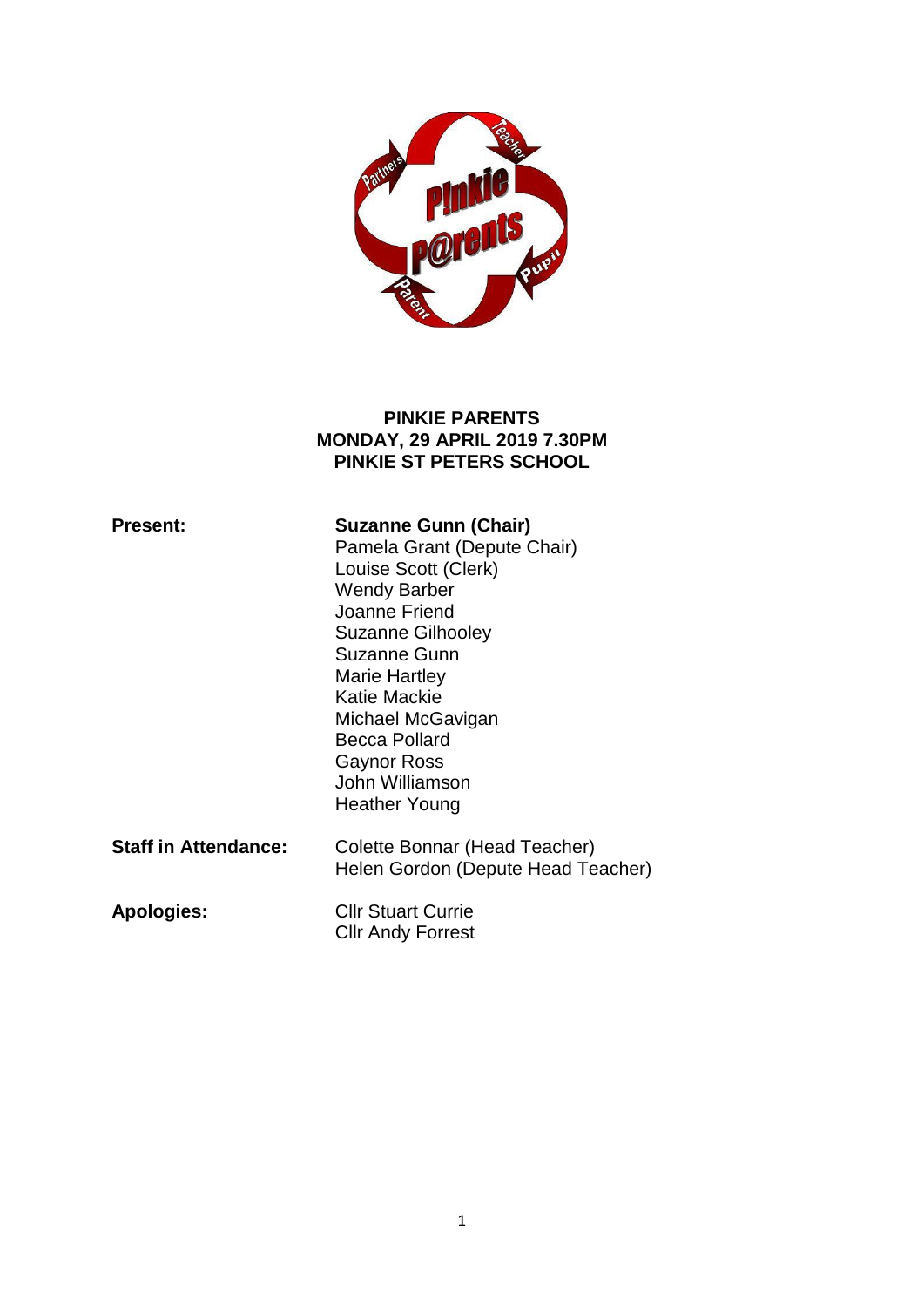## **1. Welcome and Apologies**

1.1 Suzanne welcomed everyone to the meeting and apologies, above were noted.

# **2. Nursery Building**

2.1 Mark Nelson, Planning and Mary Preston, Early Years officials from East Lothian Council provided the meeting with the current plans for the extension to the school building which would contain a new nursery building and a new games hall. Once the new nursery building was ready, the existing accommodation used by the nursery would again form part of the school.

2.2 The plans showed the planned location of the new nursery build, which would cover the existing entrance road to the school, part of one of the playing fields and the old NHS clinic building which would be demolished as part of the work. This would mean that a new entrance for vehicles for the school would be created, roughly adjacent to Edenhall Road.

2.3 The new games hall would be extended from the current pavilion at the back of the school building alongside the dining hall. This would create an additional games hall, which could be used as one hall as well as split into two separate halls. The hall would contain bleacher style tiered seating which would be movable allowing flexible use of the space for the school.

2.4 The new nursery building (as currently planned) would contain two playrooms with mezzanine levels, small spaces, quiet areas and good access to outside play, and indeed more space than was currently available. Nursery staff had been involved in the planning process.

2.5 The plans would require to be signed off by the Head of Education before the next stage of procuring for a contractor would take place. The current plan would be for site work to commence in the summer of 2020 for one year, but this would need to be agreed with contractors. The Council were also looking into a range of building techniques covering both traditional on site building and modular building, with officials from the Scottish Government being interested in this work.

2.6 The new nursery building would have capacity for 20 two year olds and 96 three-four year olds.

2.7 The issue of childcare hours was raised, with this due to rise to 30 hours a week in 2020. ??? Confirmed that this was a duty of the Council, not the school and parent's views on their requirements would be sought so that their needs could be met. This could be done through a variety of sources, including a blended model of both school and private nursery providers being involved.

2.8 Given the work to be undertaken, it would be an ideal opportunity for the school playground space to be looked at and redesigned, where possible, to make best use of the contractor's time and ensure good spaces for our children. There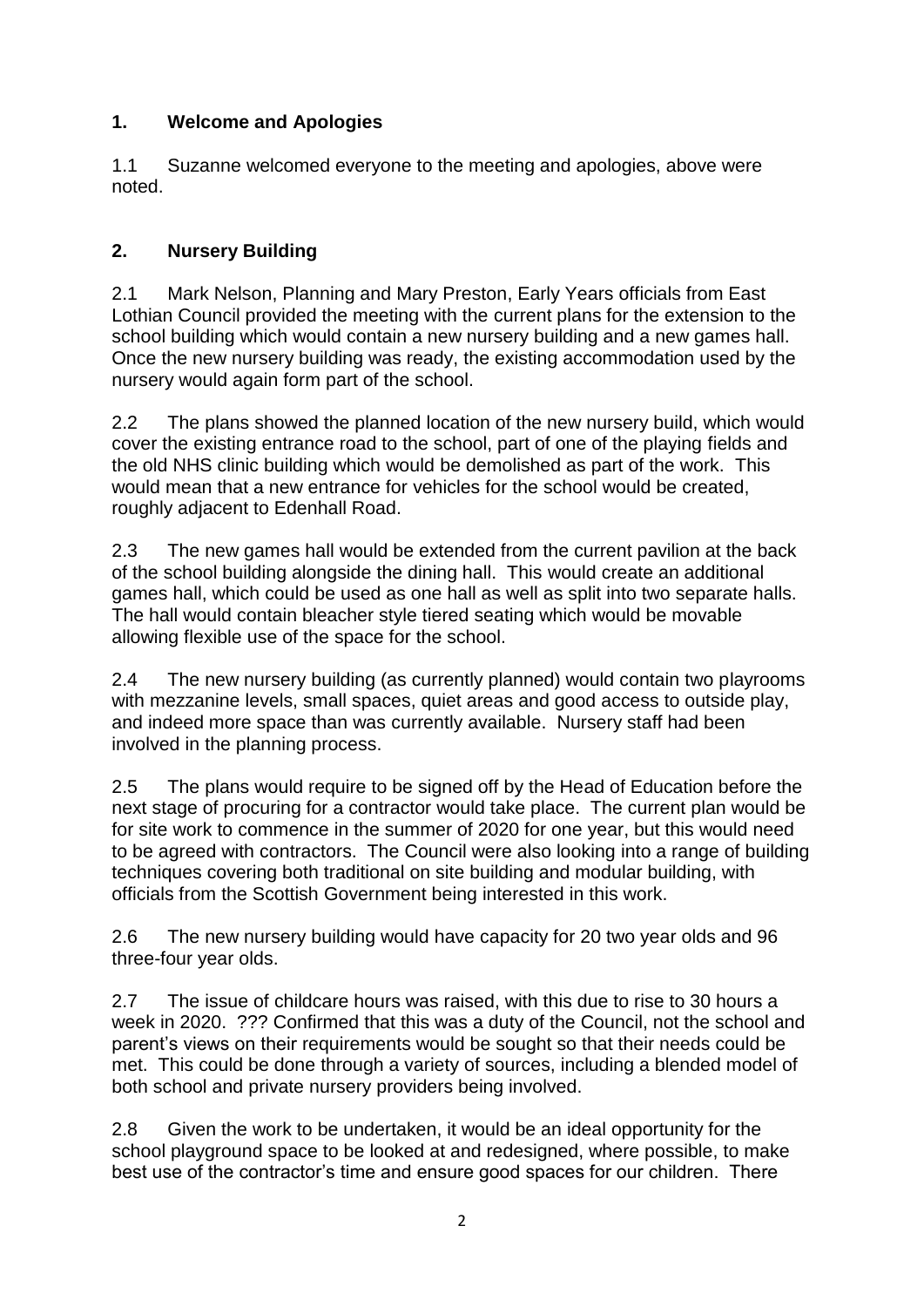could also be discussion on the planned location of the new entrance road, with concerns being expressed on the current plans, especially around weekend use of the school grounds. East Lothian Council's traffic officials being responsible for this,

2.9 Colette thanked Mark and Mary for their time. It was agreed that we would discuss this at our next meeting in June, with a view to our comments being passed to the council. **(Action: Louise)**.

### **3. Matters Arising**

3.1 Becca agreed to look into possible other funding streams for more ipads for the school. **(Action: Becca)**.

3.2 Pamela agreed to look into the use of MailChimp for communicating with event volunteers. **(Action: Pamela)**.

### **4. Head Teacher's Report**

4.1 Mrs Bonnar provided her update. In regard to Raising Attainment and Achievement the School Improvement Plan subgroup with Pinkie Parents had been set up and had met for the first time. Scottish Standardised Assessments for P1, P4 and P7 would be taking place week commencing 6 May 2019 – a letter would be issued to parents providing ongoing assessment information.

4.2 Members of the school management team had been assigned as stage leads – with each member of staff leading on different levels of the school. The recent changes in assemblies had shown success.

4.3 Training on managing distressing and challenging behaviour would be provided to staff in the upcoming in-service day.

4.4 Upcoming assemblies would cover friendships and bullying with PC Smith working with children on internet safety.

4.5 A parent workshop on The Teenage Years was being provided by CAMHS for P6 and P7 parents on Wednesday, 15 May. Staff would provide childcare to allow as many parents to attend as possible.

4.6 Mr Drysdale was now leading on the Digital Learning Strategy, working with pupils and forming part of the SIP.

4.7 A newsletter was being prepared to be issued to all families.

4.8 Ms Christie and Ms Samson were having a robust handover with Mr Hogben on science, with Mr Hogben leaving in the summer.

4.9 Thanks were provided to Pinkie Parents on the recent spring craft morning.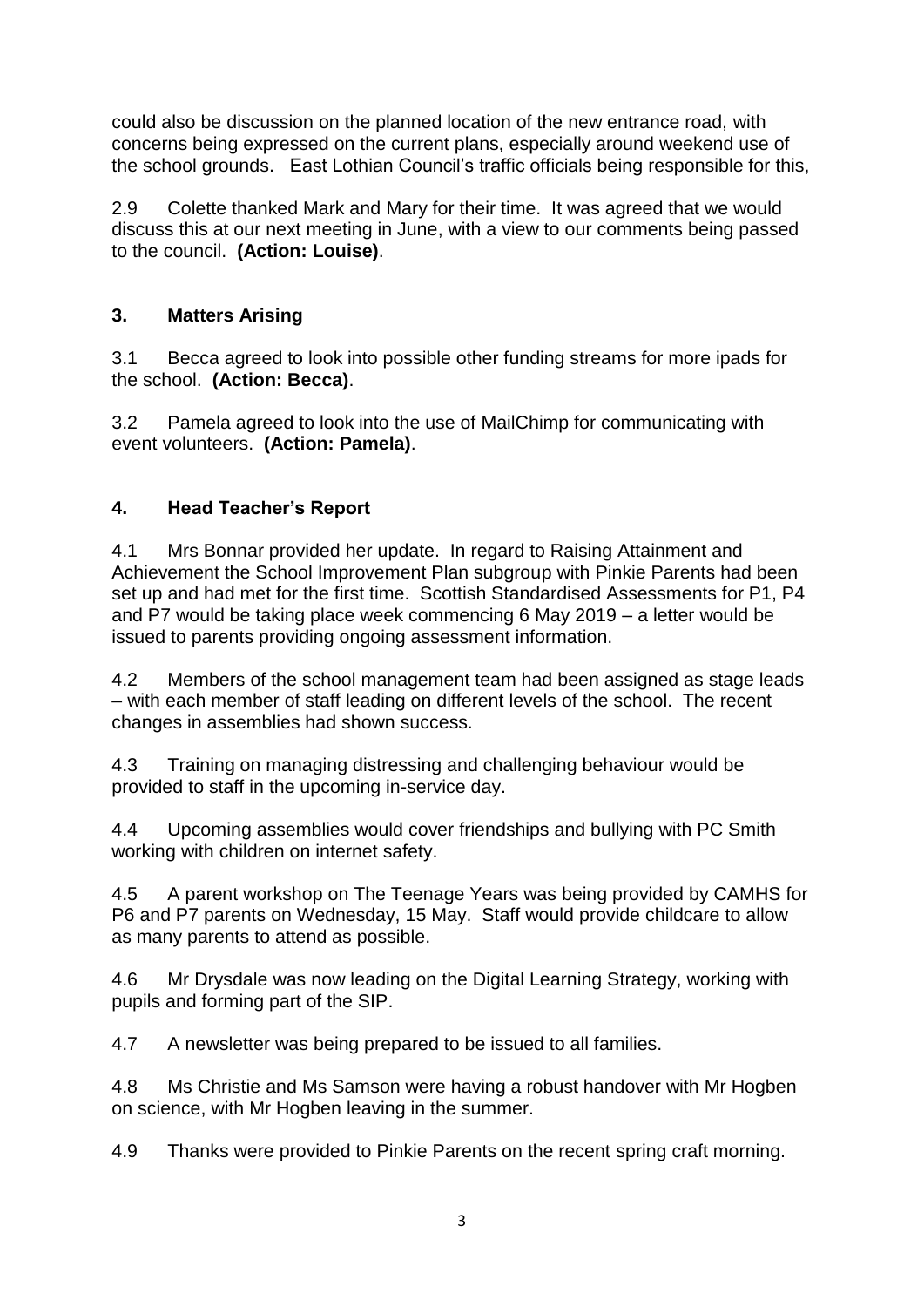4.10 The school was about to receive a delivery from Strawberry Corner of materials for the secret garden. Volunteers would be sought to cut the grass.

4.11 In regard to PEF, parents and carers would be contacted on the next steps.

4.12 The school was in a healthy financial position, so much so that extra play resources and furniture had been purchased. The school had also received confirmation that it would have 17 classes next year, so an extra classroom would have to be furnished.

4.13 With 17 classes within the school next year the pod room would be changed into a classroom.

4.14 A new classroom assistant Ms Fraser had joined the school. There were also PGDE students working in P2 and P7. Edinburgh College students were also working within the school. Mrs Bonnar would also soon be advertising for two new class teachers – a replacement for Ms Watson and for the new additional class next year.

4.15 Mrs Bonnar thanked those who participated in the recruitment exercise for the head teacher post and she was very happy to take on the role as Head Teacher on a permanent basis.

### **5. Treasurer's Report**

5.1 Further to the AGM, the only update was that a cheque from easyfundraising for £106 had been received.

#### **6. Fundraising Update**

6.1 The spring craft event had taken place on 27 April. A profit of £30.02 had been made with unused stock being able to be used at the forthcoming EMF stall. The event had been well received and it was a great way to give back to the community.

6.2 Consideration would be given to extending the events to other times in the year, along with events for the upper school.

6.3 Suzanne would issue a rota for the EMF stall for Sunday 26 May. **(Action: Suzanne D)**.

6.4 A fundraising meeting would be held on Friday, 10 May to discuss arrangements for the upcoming summer fayre in June. Suzanne confirmed that new guidance had been received from the council and we would not be able to host stall holders at the fayre due to rules on trader's licenses.

## **7. SIP and PEF Subgroup Meeting**